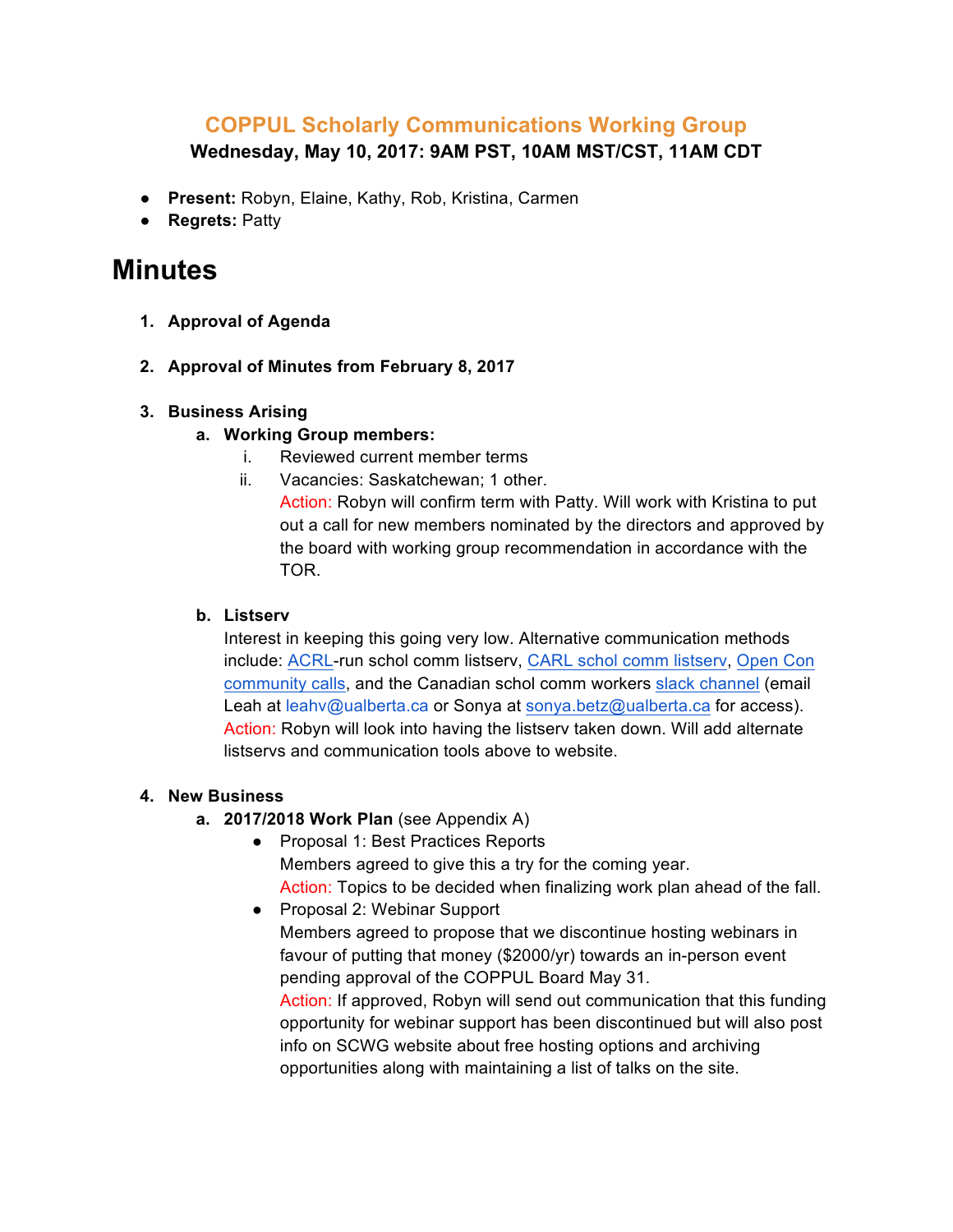● Proposal 3: Regional Training Day

Members were in support of such an event. In favour of having it move provinces. Would like it as open to everyone as possible. Suggestion was to open it up to COPPUL members first and then others if space available (including public library staff).

Action: Robyn and Kristina will work on revising proposal. Members will have opportunity to provide feedback by May 23. Will then go to COPPUL Board meeting May 31. ✓

Action: Kristina will put this proposal on the COPPUL Board agenda for May 31. **✓** 

● Proposal 4: Add blog & other current awareness info to WordPress site https://coppulscwg.wordpress.com

Members willing to give this a try.

Action: Robyn will set up the WordPress site with a blog and give everyone Editor access. The group will put together posting guidelines and a blog editor schedule at a future meeting ahead of Fall 2017.

- Discussion: Are open education resources within the scope of this group? Group agreed that OERs do have overlap with scholarly communications, and will integrate OER-relevant topics into activities and discussions as appropriate and on a case-by-case basis.
- Other workplan ideas? Members agreed this is more than enough for next year.

## **b. Review Terms of Reference**

Action: Robyn will send TORs out for feedback ahead of May 23. Will go to the Board for May 31 meeting. V

Action: Kristina will review TORs in context of other COPPUL TORs and add revised document to May 31 Board agenda. ✔

- Consider changing provincial member requirement.

- Members agreed to having terms start and end at the same time each year. If approved will discuss new end dates at next meeting.

## **c. Review SCWG COPPUL website contest**

Action: Members will provide feedback by next meeting. V

## **5. Other Business**

None.

## **6. Next meeting / Meeting schedule for 2017/2018**

Action: Robyn will send out Doodle poll for a meeting sometime June 5-7. At that meeting members will decide upon a standing meeting to be held at the same time each month for 2017/2018. **✓**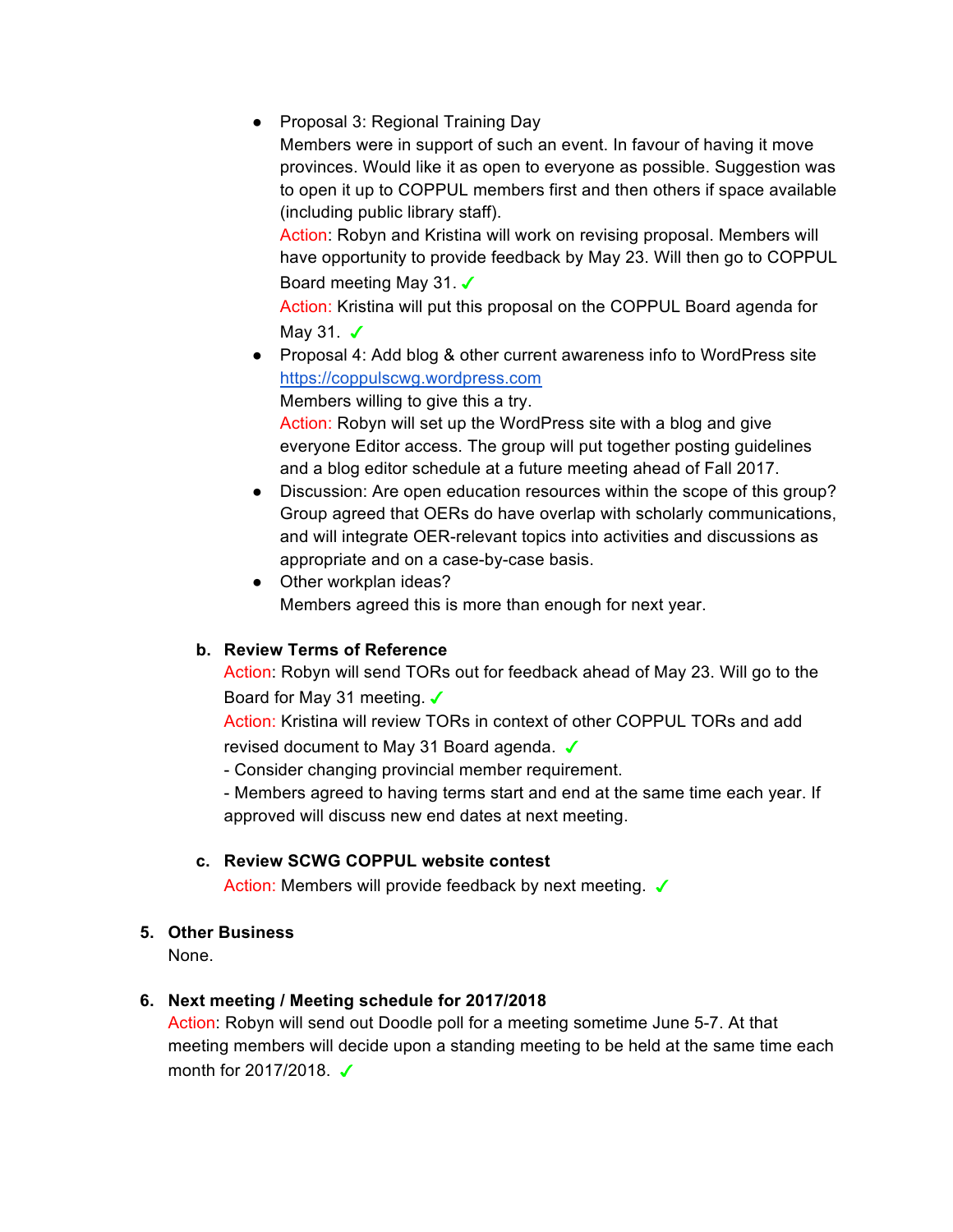#### **Appendix A** - *SCWG 2017/2018 Work Plan Proposals*

**\*** To be submitted for approval by COPPUL Board (as appropriate), and Directors at Fall 2017 meeting

#### **Proposal 1: Reports on Best Practices**

SCWG members will work collaboratively to compile 1-2 brief research reports annually on topics relevant to COPPUL member libraries and scholarly communications practitioners. Reports will be no longer than 3 pages, and will contain information on current local practices, "best"/recommended practices, and future considerations. Upon completion, reports will be shared with COPPUL Directors and posted to the SCWG website no later than June 30 of each year. Possible topics might include:

- Collection development support for emerging open access publications that have adopted a "flipped" subscription model.
- Staffing needs for institutional repositories.
- The case for (or against) consortial repositories.
- Library support for preprint servers.
- Implementing open access mandates.
- The future of open access author funds.
- Staffing and resource needs for library publishing services.
- The role of liaison librarians in scholarly communications services.

## **Proposal 2: OA Week Webinar support**

The SCWG will provide information on its website about free/low-cost webcast software and repository archiving options for recordings of webinars (e.g., YouTube broadcasting, BlackBoard Collaborate Ultra; University of Alberta and UBC as repository hosts) while continuing to maintain a list of past and future OA Week webinar recordings hosted by COPPUL institutions. Question: Do we want to propose that we continue funding webinars or could some (or all) of that money go to an event instead? See Proposal 3.

#### **Proposal 3: Annual Regional Training Day**

There is currently no recurring conference or workshop in Canada, let alone the western provinces, that brings library staff together to provide educational opportunities and networking directly related to scholarly communications. A recent report reflecting on the National Institutional Repository Managers Meeting held in Ottawa on November 9, 2016 draws attention to this gap. As such, the SCWG proposes that we host a one-day workshop annually in late May or early June. Each workshop would feature practitioners and academics at the invite of the SCWG to lead sessions on topics and issues of broad importance and practical value among academic library staff working in a variety of areas. Session topics might include:

- What is ORCID and why does it matter?
- An Introduction to Open Journal System (v. 3)
- Talking to faculty about IRs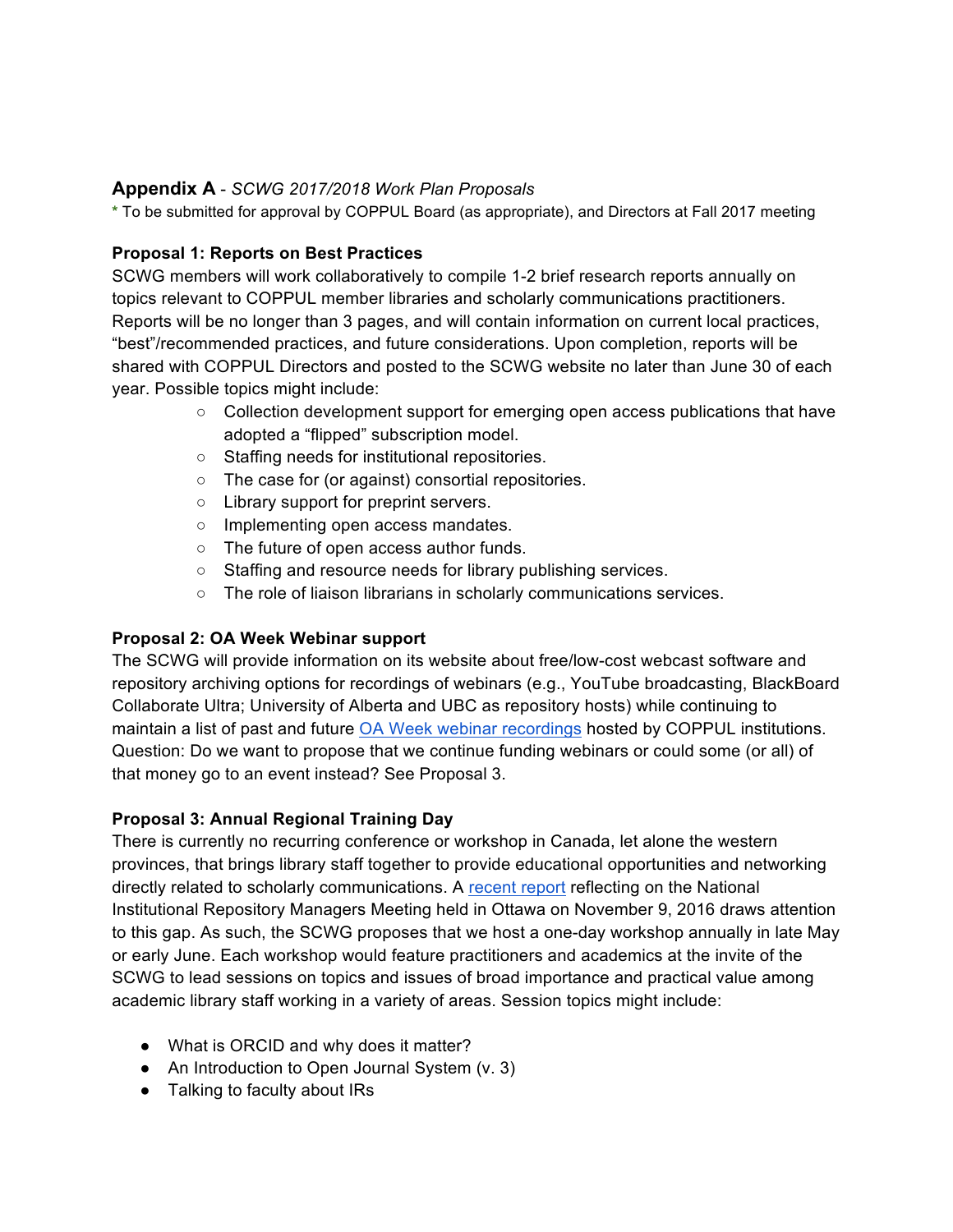- Publishing Meets Copyright Literacy
- Research Metrics Support for Faculty Applying for Grants & Tenure
- Hosting and Supporting Student Journals
- Library Support for Open Access Book Publishing
- Finding and evaluating OA journals/Life After Beall's List
- Faculty Panel: Why Do You Publish Where You Publish?
- The Ins and Outs of OA Mandates
- Open Access Week Event Planning

The event would alternate provinces each year (BC, AB, SK, MB), and would be open to staff at all COPPUL institutions\* with the intentions of creating and fostering local communities of practice and increasing awareness of schol comm issues and developments. It would be capped at 40-50 people depending on space availability at hosting institutions, with a videoconferencing option for those not able to attend in person where possible. A 1-2 page take-away report from each event would be shared with Directors and posted to the SCWG website along with workshop materials (PPTs, handouts).

\*Question: Could we include affiliate members? What about non-COPPUL institutions and MLIS/lib tech students?

Optional costs (not to exceed \$1500): Lunch, coffee breaks, invited speaker gifts \$10-\$20 each, name badge holders.

#### **Proposal 4: Add blog & other current awareness info on WordPress site**

- Add a blog to the homepage of the SCWG WordPress site. Each month one SCWG member is responsible for posting at least 2 blog posts on something relevant to scholarly communications and COPPUL member library staff.
- Add information on the website about existing schol comm channels like CARL and ACRL-run schol comm listservs, Open Con community calls, and the Canadian schol comm workers slack channel to encourage broader participation in these forums.